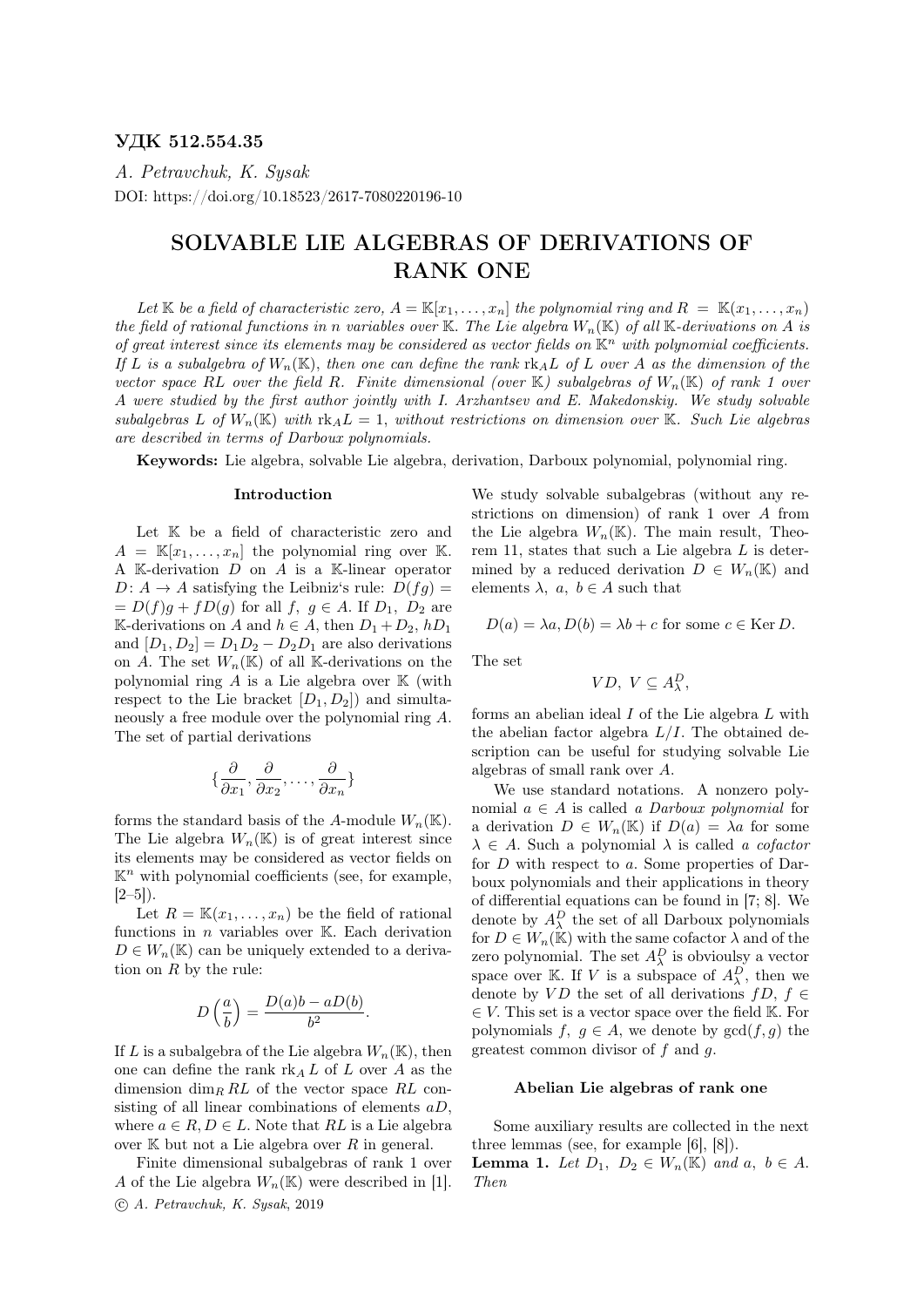- 1.  $[aD_1, bD_2] = ab[D_1, D_2] + aD_1(b)D_2$  −  $bD_2(a)D_1.$
- 2. If  $a, b \in \text{Ker } D_1 \cap \text{Ker } D_2$ , then  $[aD_1, bD_2] =$  $= ab[D_1, D_2].$
- 3. If  $[D_1, D_2] = 0$ , then  $[aD_1, bD_2] =$  $= aD_1(b)D_2 - bD_2(a)D_1.$

**Lemma 2.** Let  $L$  be an abelian subalgebra of rank one over A of the Lie algebra  $W_n(\mathbb{K})$  and aD,  $bD \in L$  for some nonzero  $D \in W_n(\mathbb{K})$ ,  $a, b \in$  $\in A, b \neq 0$ . Then  $D(\frac{a}{b}) = 0$ . Moreover, if  $h =$  $=\gcd(a, b)$  and  $a = a_1h$ ,  $b = b_1h$  for some  $a_1, b_1 \in$  $\in A$ , then  $[a_1D, b_1D] = 0$ .

Proof. Using Lemma 1, one can get

$$
[aD, bD] = (aD(b) - bD(a))D = 0,
$$

since L is abelian and  $aD$ ,  $bD \in L$ . Then  $aD(b) - bD(a) = 0$ . This implies

$$
D\left(\frac{a}{b}\right) = \frac{D(a)b - aD(b)}{b^2} = 0.
$$

If  $h = \gcd(a, b)$  and  $a = a_1h$ ,  $b = b_1h$ , then

$$
D(\frac{a}{b})=D(\frac{a_1}{b_1})=0
$$

The last equation implies the equality  $[a_1D, b_1D] = 0$ . The proof is complete.

We need the following properties of Darboux polynomials.

**Lemma 3.** Let  $D \in W_n(\mathbb{K})$ . Then

1. If  $f, g \in A$  are Darboux polynomials with cofactors  $\lambda$  and  $\mu$  respectively, then fg is a Darboux polynomial for D with the cofactor  $\lambda + \mu$ . Furthermore, if  $q \neq 0$ , then

$$
D\left(\frac{f}{g}\right) = (\lambda - \mu)\frac{f}{g}.
$$

- 2. Every irreducible divisor of a Darboux polynomial for D is again a Darboux polynomial for D.
- 3. If f and  $g \neq 0$  are coprime polynomials and  $D(f/g) = 0$ , then f and g are Darboux polynomials with the same cofactor.

Proof. See, for example, [7] and Propositions 2.2.1, 2.2.2 in [8].

**Lemma 4.** Let  $D \in W_n(\mathbb{K})$ . The set  $A_0 \subseteq A$  of all Darboux polynomials for the derivation D with all possible cofactors is closed under multiplication. The set  $A_1 \subseteq A$  of all polynomials that are not divisible by any non-constant Darboux polynomial for D has the same property. Moreover, the equality  $A = A_0 \cdot A_1$  holds.

*Proof.* The multiplicative closure of the set  $A_0$  follows from Lemma 3(1). Let  $f, g \in A_1$  and suppose some Darboux polynomial  $h$  divides  $fg$ . Then by Lemma  $3(3)$  we may assume without lost of generality that  $h$  is irreducible. Since  $A$  is a unique factorization domain, we get that  $h$  divides either f or g, which is impossible. Thus  $A_1A_1 \subseteq A_1$ . The equality  $A = A_0 A_1$  follows from the multiplicative closeness of sets  $A_0$ ,  $A_1$  and the fact that A is a UFD. The proof is complete.

Corollary 5. If  $f \in A, f \notin \mathbb{K}$ , then  $f = f_0 f_1$  for the uniquely determined polynomials  $f_0 \in A_0$  and  $f_1 \in A_1$ .

**Definition.** A derivation  $D$  of the polynomial ring A is called a reduced derivation if the condition  $D = fD_1$  with  $D_1 \in W_n(\mathbb{K})$  and  $f \in A$  implies that  $f$  is a constant polynomial.

We will use the next statement, which can be found in [1].

**Lemma 6.** [1, Lemma2] For every submodule  $M$ of the A-module  $W_n(\mathbb{K})$  of rank one over A there exist an ideal I of A and a reduced derivation  $D_0 \in$  $\in W_n(\mathbb{K})$  such that  $M = ID_0$ . The submodule M defines the derivation  $D_0$  uniquely up to a nonzero scalar.

Theorem 7. Let L be an abelian subalgebra of rank one over A of the Lie algebra  $W_n(\mathbb{K})$  and  $\dim_{\mathbb{K}} L \geq 2$ . Then there exist elements  $D \in W_n(\mathbb{K})$ and  $\lambda \in A$  such that  $L = V D$  for some K-subspace  $V$  of  $A_{\lambda}^{D} = \{a \in A \mid D(a) = \lambda a\}$ . Conversely, every subalgebra of  $W_n(\mathbb{K})$  of such a form is abelian of rank one over A.

*Proof.* Since  $W_n(\mathbb{K})$  is a free A-module and a subalgebra  $L \subseteq W_n(\mathbb{K})$  is of rank 1 over A, by Lemma 6 the subalgebra  $AL \subseteq W_n(\mathbb{K})$  is of the the form  $AL = ID$  for an ideal I of the ring A and some reduced derivation  $D \in W_n(\mathbb{K})$  (note that in general  $D \notin L$ ). The inclusion  $L \subseteq AL$  implies that every element of the subalgebra  $L$  is of the form aD for some  $a \in A$  and  $D \in W_n(\mathbb{K})$ . It is easy to see that the set

$$
U = \{ a \in A | aD \in L \}
$$

is a vector subspace (over  $K$ ) of the algebra A. Let us choose a basis  $\{\bar{a}_i, i \in J\}$  of the vector space U over  $K$ , where  $J$  is a set of indices, and denote by h the greatest common divisor of elements  $\overline{a}_i \in$  $\in A, i \in J$ . Then  $\overline{a_i} = ha_i$  for some  $a_i \in A, i \in J$ , and  $U = hV$ , where V is a vector space over K with a basis  $\{a_i, i \in J\}$  such that  $\gcd_{i \in J} a_i = 1$ . Hence, we get

$$
L = hV \cdot D.
$$

Let us fix an arbitrary element  $b \in V$  and show that  $b$  is a Darboux polynomial for the derivation  $D$ . By definition of the vector space  $V$ , we get  $hbD \in L$ . Then for each basic element  $a_i, i \in J$ , the relation  $[hbD, ha_iD] = 0$  holds. We therefore have  $D(b/a_i) = 0$  by Lemma 2. Denote  $d_i = \gcd(b, a_i)$ ,  $i \in J$ . Then

$$
a_i = c_i d_i, \ b = b_i d_i
$$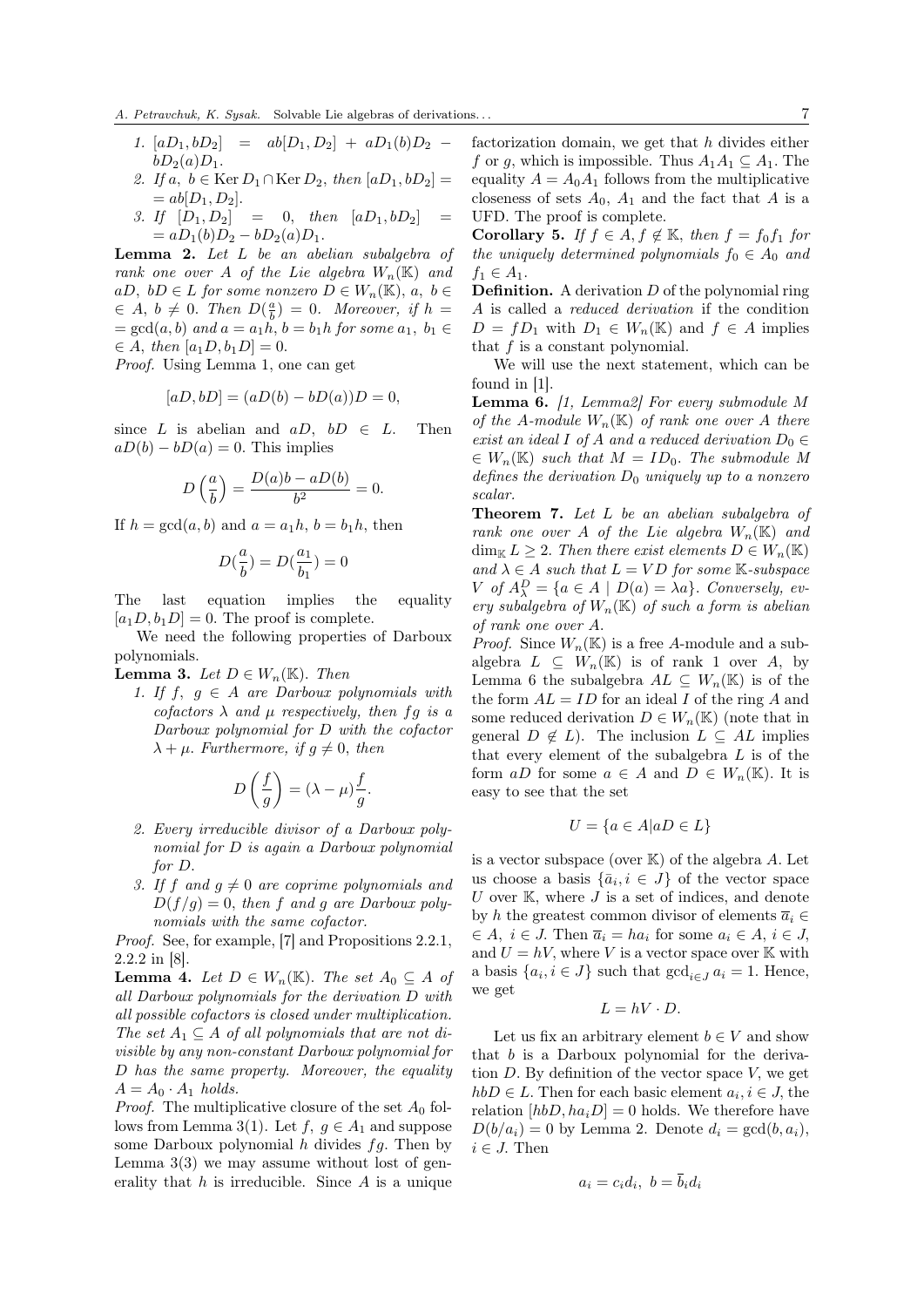for some coprime polynomials  $b_i$  and  $c_i$ ,  $i \in J$ . Since  $D(\bar{b}_i/c_i) = 0$ , Lemma 3(3) implies that  $\overline{b}_i$  and  $c_i$  are Darboux polynomials for D. By Lemma 3(2), each irreducible divisor of the polynomial  $c_i$ ,  $i \in J$ , is a Darboux polynomial for the derivation D.

Let us show that each irreducible divisor of the polynomial b is a divisor of at least one of polynomials  $b_i$ ,  $i \in J$ . Suppose to the contrary that there is an irreducible polynomial r such that  $r | b$ and  $r \nmid \overline{b}_i$  for all  $i \in J$ . But then  $r \mid d_i$  for all  $i \in J$ . One can easily show that the last relations imply  $r | a_i, i \in J$ . The latter is impossible because  $gcd_{i \in J} a_i = 1$ . The obtained contradiction shows that every divisor of the polynomial  $b$  is a divisor of at least one of polynomials  $\overline{b}_i$ ,  $i \in J$ . Then by Lemma  $3(2)$  each divisor of b is a Darboux polynomial for D and thus, b also is a Darboux polynomial for D.

Let now  $b_1, b_2 \in V$  be arbitrary elements. Then

$$
D(b_1) = \lambda_1 b_1, \ D(b_2) = \lambda_2 b_2
$$

for some  $\lambda_1, \lambda_2 \in A$  as noted above. Since  $[hb_1D, hb_2D] = 0$  we get  $\lambda_1 = \lambda_2$  and then  $b_1, b_2 \in$  $\in A_{\lambda}^{D}$ , where  $\lambda = \lambda_1 = \lambda_2$ . It follows from the last relation that  $V \subseteq A_{\lambda}^D$ . Denoting by D the derivation  $hD$ , we obtain  $\ddot{L} = VD$ .

The converse statement can be proven by a straightforward check.

Remark 1. It follows from the proof of Theorem 7 that under conditions of the theorem the Lie algebra L can be written in the form  $L = hVD$  for some reduced derivation  $D \in W_n(\mathbb{K})$ , a polynomial  $h \in A$ , and a subspace  $V \subseteq A_{\lambda}^{D}$ .

### Nonabelian solvable Lie algebras of derivations of rank 1

**Lemma 8.** [6, Lemma 7] Let L be a solvable nonabelian subalgebra of rank 1 over A from the Lie algebra  $W_n(\mathbb{K})$ . Then the derived length  $s(L) = 2$ . **Lemma 9.** Let  $L$  be a solvable nonabelian subalgebra of  $W_n(\mathbb{K})$  of rank 1 over A. Then L contains a maximal (with respect to inclusion) abelian ideal I of the form  $I = hVD$  for a derivation  $D \in W_n(\mathbb{K})$ and a subspace  $V \subseteq A_{\lambda}^D$ ,  $\lambda \in A$ . Moreover, each element from  $L \setminus I$  is of the form bD, where  $b \in$  $\in A$ , and  $[bD, ahD] = \mu ahD$  for some  $\mu = \mu(b) \in$  $\in$  Ker D.

Proof. By Lemma 8, the Lie algebra L is solvable with the derived length  $s(L) = 2$ . Let I be a maximal abelian ideal of  $L$  that contains the abelian ideal  $L' = [L, L]$ . Then  $I = hVD$  for a reduced derivation  $D \in W_n(\mathbb{K})$  and a subspace  $V \subseteq A_{\lambda}^D$  by Theorem 7. Since the set of Darboux polynomials for  $D$  is multiplicatively closed (Lemma 2), we may assume without lost of generality that  $h$  is not divisible by any non-constant Darboux polynomial for D.

Let  $ahD \in I$ ,  $a \in V$ ,  $a \neq 0$ , and  $bD \in L \backslash I$ ,  $b \in$  $\in$  A be arbitrary elements. Then

$$
[bD, ahD] = (bD(ah) - ahD(b))D \in I.
$$

Since  $a \in V$ , we have  $D(a) = \lambda a$  by definition of the set V. Therefore

$$
bD(ah) - ahD(b) = \lambda abh + abD(h) - ahD(b) \in hV
$$

and we obtain

$$
\lambda abh + abD(h) - ahD(b) = \overline{a}h \tag{1}
$$

for some polynomial  $\overline{a} \in V$ .

Since  $h$  is not divisible by any non-constant Darboux polynomial for  $D$ , it follows from the equation  $(1)$  that each divisor of a divides the polynomial  $\bar{a}$ . Then a divides  $\bar{a}$  and  $\bar{a} = \mu a$  for some polynomial  $\mu \in A$ . We have  $D(\overline{a}/a) = 0$ , since  $a, \bar{a} \in V \subseteq A_{\lambda}^D$ . Therefore  $\mu = \bar{a}/a \in \text{Ker } D$  and we get the relation

$$
\lambda abh + abD(h) - ahD(b) = \mu ah. \tag{2}
$$

The latter means that

$$
[bD, ahD] = \mu ahD \tag{3}
$$

for some  $\mu \in \text{Ker } D$ .

Let us show that the element  $\mu \in \text{Ker } D$  depends only on the element  $bD \in L \setminus I$  and doesn't depend on  $ahD \in I$ .

Take arbitrary elements  $a_1hD$ ,  $a_2hD \in I$  and denote

$$
[bD, a_1hD] = \mu_1 a_1 hD,\tag{4}
$$

$$
[bD, a_2hD] = \mu_2 a_2 hD \tag{5}
$$

for  $\mu_i \in \text{Ker } D, i = 1, 2$ . We consider two cases.

Firstly, let  $rk_{\text{Ker }D} I = 1$ . Then for  $a_1 hD$ ,  $a_2hD \in I$  there exist nonzero elements  $\nu_1, \nu_2 \in$  $\in$  Ker $D$  such that

$$
\nu_1 a_1 h D + \nu_2 a_2 h D = 0. \tag{6}
$$

Thus

$$
a_1hD = -\frac{\nu_2}{\nu_1}a_2hD
$$

and obviously  $D(\nu_2/\nu_1) = 0$ . Therefore

$$
[bD, a_1hD] = [bD, -\frac{\nu_2}{\nu_1}a_2hD] =
$$
  
= 
$$
-\frac{\nu_2}{\nu_1}[bD, a_2hD].
$$
 (7)

Using equalities  $(4)$ ,  $(5)$  and  $(7)$ , we get

$$
[bD, a_1hD] = -\frac{\nu_2}{\nu_1}\mu_2 a_2 hD = \mu_1 a_1 hD. \quad (8)
$$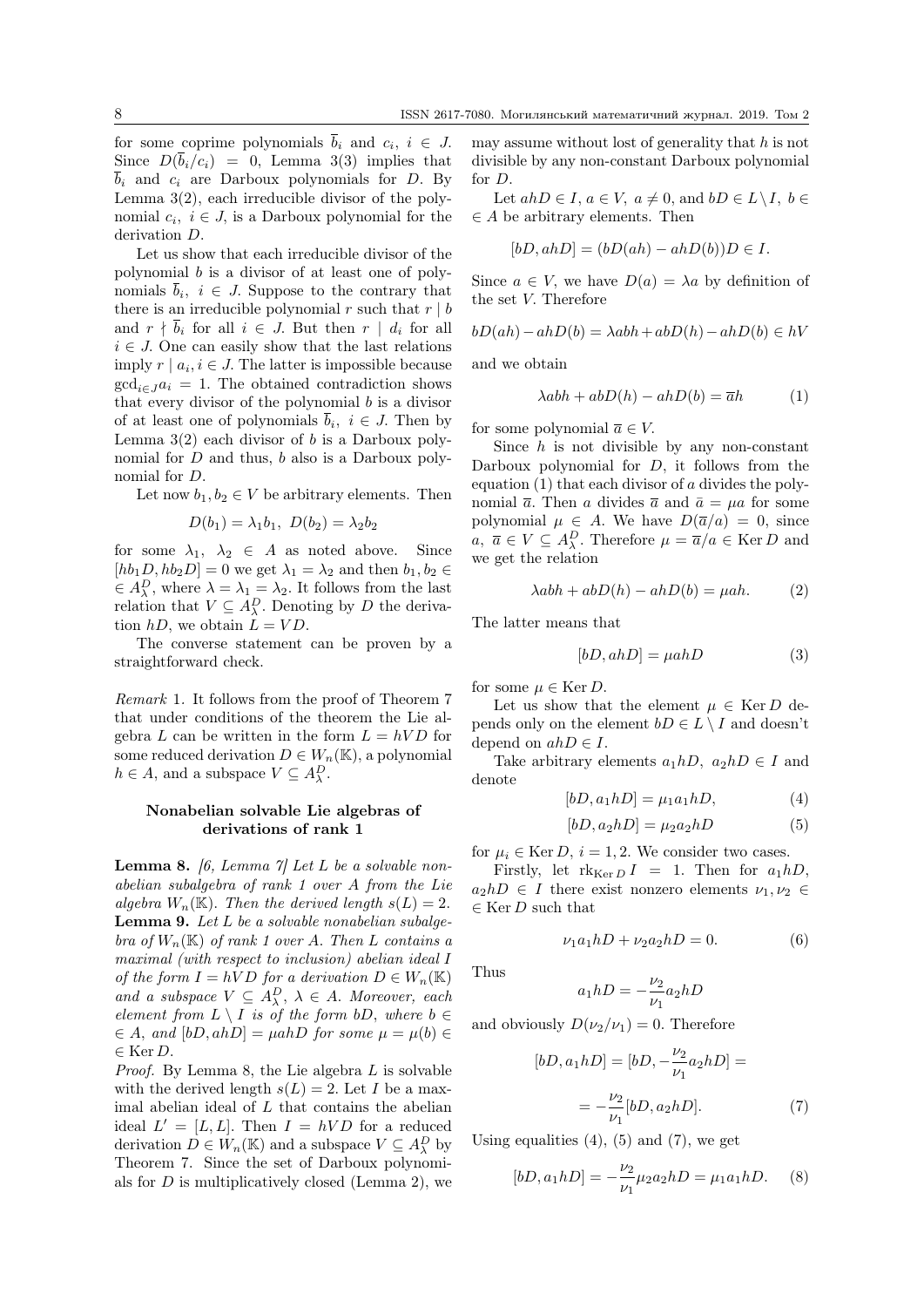From the last relations we obtain

$$
-(\nu_2/\nu_1)\mu_2 a_2 h = \mu_1 a_1 h
$$

and thus

$$
\mu_1 \nu_1 a_1 + \mu_2 \nu_2 a_2 = 0.
$$

By (6)  $\nu_1 a_1 = -\nu_2 a_2$ , so we have

$$
\mu_2 \nu_2 a_2 - \mu_1 \nu_2 a_2 = 0,
$$

and thus  $\mu_1 = \mu_2$ . Therefore,

$$
[bD, ahD] = \mu \cdot ahD
$$

for an arbitrary  $a \in V$ , and  $\mu = \mu(b) \in \text{Ker } D$ depends only on b.

Now, let  $rk_{\text{Ker }D} I > 1$  and elements  $a_1hD$ ,  $a_2hD \in I$  be linearly independent over Ker  $D$ . We use notations  $(4)$ ,  $(5)$  from the above considered. From the relation (2) we get

$$
\lambda a_1 b f + a_1 b D(h) - a_1 h D(b) = \mu_1 a_1 h,
$$
  
\n
$$
\lambda a_2 b f + a_2 b D(h) - a_2 h D(b) = \mu_2 a_2 h.
$$
 (9)

Furthermore, for an element  $(a_1 + a_2)hD \in I$  we have

$$
[bD, (a_1 + a_2)hD] = \nu(a_1 + a_2)hD \tag{10}
$$

for some  $\nu \in \text{Ker } D$ . It follows from (9) that

$$
[bD, (a_1 + a_2)hD] = (\mu_1 a_1 + \mu_2 a_2)hD. \tag{11}
$$

Using  $(10)$  and  $(11)$ , we obtain

$$
\mu_1 a_1 + \mu_2 a_2 = \nu(a_1 + a_2).
$$

Since  $a_1$ ,  $a_2$  are linearly independent over Ker D, it follows from the last relation  $\mu_1 = \mu_2 = \nu$ . As in the case of  $\text{rk}_{\text{Ker }D} I = 1$ , it is easy to see that

$$
[bD, ahD] = \mu ahD
$$

for the same  $\mu$  and an arbitrary element  $ahD \in I$ . The proof is complete.

Corollary 10. Under conditions of the lemma, if Ker  $D = \mathbb{K}$ , then ad bD acts as a scalar linear operator on the ideal I.

Theorem 11. Let L be a solvable nonabelian subalgebra of the Lie algebra  $W_n(\mathbb{K})$  with  $\text{rk}_A L = 1$ . Then L contains an abelian ideal I of the form  $I = V h D$  for a derivation  $D \in W_n(\mathbb{K})$ , a polynomial  $h \in A$ , a subspace  $V \subseteq A_{\lambda}^D$  and each element from  $L \setminus I$  is of the form bD for  $b \in A$  such that  $D(b) = \lambda b + c$  for some  $c \in \text{Ker } D$ . Moreover,  $[bD, ahD] = c \cdot ahD$  for an arbitrary  $ahD \in I$ .

Proof. In view of Lemma 8, L is solvable of derived length  $s(L) = 2$ . Therefore,  $L' = [L, L]$  is an abelian ideal. Let us denote by  $I$  any maximal

abelian ideal of  $L$  that contains  $L'$ . Then the centralizer  $C_L(I) = I$  and  $L/I$  is an abelian quotient algebra. By Theorem 7  $I = hVD$  for a reduced derivation  $D \in W_n(\mathbb{K})$ , a subspace  $V \subseteq A_{\lambda}^D$ , and a polynomial  $h \in A$ . Without lost of generality, we may assume that  $h$  is not divisible by any nonconstant Darboux polynomial for D.

Let us choose an arbitrary element  $bD \in L \setminus I$ . By Lemma 9,

$$
[bD, ahD] = \mu ahD
$$

for some  $\mu = \mu(b) \in \text{Ker } D$ . As in Lemma 9 it is easy to show that

$$
\lambda bh + bD(h) - hD(b) = \mu h. \tag{12}
$$

It follows from the equation (12) that  $gcd(b, h) \neq 1$ . Indeed, otherwise,  $D(h)$  is divisible by  $h$  and  $h$  is a Darboux polynomial for  $D$ , which contradicts our assumption. Thus, we may choose an element  $b_0D \in L \setminus I$  with the highest degree deg gcd $(b_0, h)$ . Denote  $h_0 = \gcd(b_0, h)$ ,  $h_0 \neq \text{const.}$ 

Let us show that b is divisible by  $h_0$  and  $b/h_0$  is coprime with h for an arbitrary element  $bD \in L \backslash I$ . By Lemma 9, we have

$$
[bD, ahD] = \mu ahD, [b_0D, ahD] = \mu_0ahD
$$

for an arbitrary  $ahD \in I$  and some  $\mu, \mu_0 \in \text{Ker } D$ . It is obvious that

$$
[\mu_0 bD - \mu b_0 D, a h D] = 0
$$

for an arbitrary  $ahD \in I$ . Since  $C_L(I) = I$ , we get

$$
\mu_0 b D - \mu b_0 D \in I,
$$

that is

$$
\mu_0 b - \mu b_0 = a_0 h \tag{13}
$$

for some  $a_0 \in V$ . Since  $b_0$  is divisible by  $h_0 =$  $=$  gcd( $b_0$ , h), it follows from (13) that  $\mu_0 b$  is divisible by  $h_0$ . Note that  $\mu_0$  and  $h_0$  are coprime polynomials. Indeed, suppose to the contrary that  $\dot{\bar{h}}_0 =$  $=$  gcd( $\mu_0$ ,  $h_0$ ) is a non-constant polynomial. Then  $\bar{h}_0$  is a Darboux polynomial for D since  $\bar{h}_0$  divides  $\mu_0 \in \text{Ker } D$ . But  $\overline{h}_0$  divides  $h_0$  and  $h_0$  divides  $h$ , so  $h_0$  divides h, which contradicts our assumption on the element h.

Relations (13) and  $gcd(\mu_0, h_0) = 1$  imply that  $b$  is divisible by  $h_0$ . Hence, it is easy to see that  $b/h_0$  is a coprime polynomial to h for an arbitrary  $bD \in L \setminus I$ .

Let us denote  $\bar{b} = b/h_0$ . Then  $bD = \bar{b}h_0D$  for an arbitrary  $bD \in L \setminus I$ . We (for convenience) use the following notations

$$
D_1 = h_0 D, h_1 = \frac{h}{h_0}, \lambda_1 = h_0 \lambda.
$$

Then

$$
I = hVD = h_1h_0VD = h_1V_1D_1,
$$